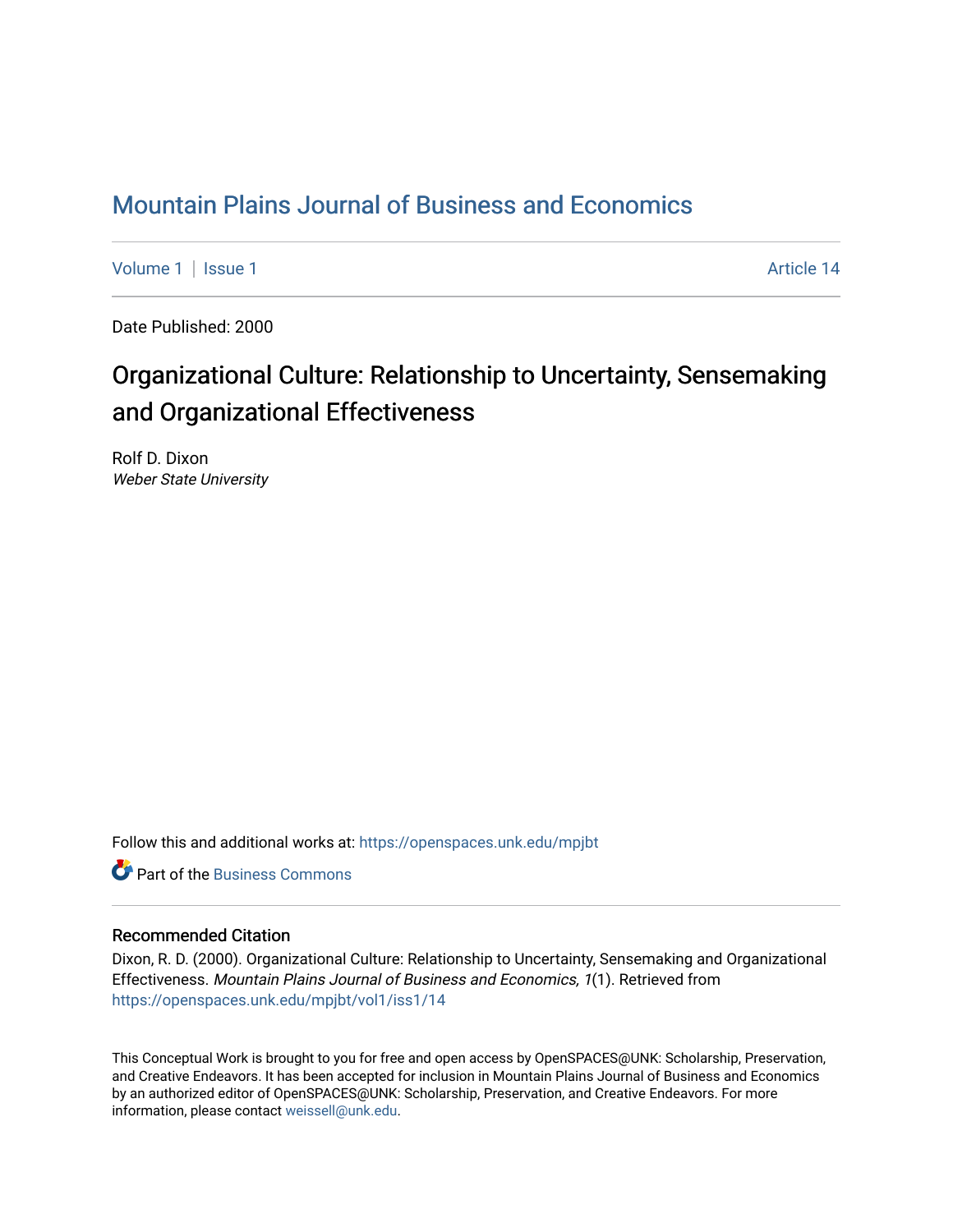### **ORGANIZATIONAL CULTURE: RELATIONSHIP TO UNCERTAINTY, SENSEMAKING AND ORGANIZATIONAL EFFECTIVENESS**

**ROLF D. DIXON GODDARD SCHOOL OF ECONOMICS AND BUSINESS WEBER STATE UNIVERSITY**

#### **ABSTRACT**

Organizational culture is examined as a response to environmental uncertainty and organizational effectiveness is examined in terms of that uncertainty. The dysfunctional effects of uncertainty on an organization are examined. Organizational culture is then developed as an approach by which management may proactively deal with these effects in a manner designed to bring about a higher level of organizational effectiveness. Several propositions are offered as descriptions of how this process can unfold and be managed.

#### **I. INTRODUCTION**

Until recently culture has been considered more of a fad then a subject worthy of serious consideration by organizational scholars. Hofstede (1998) notes that today culture is becoming an area of concern for researchers approaching the significance of strategy, structure, and control. Much of the recent research considers the relationship of culture to organizational commitment (Becker, 1992; Becker, Billings, Eveleth, and Gilbert, 1996; Clugston and Dorfman, 2000). The relationship of culture to environmental uncertainty and organizational effectiveness is less developed yet warrants our consideration.

Organizations attempt to "make sense" of their increasingly uncertain environment in an effort to operate more effectively, efficiently and with greater predictability. Organizational culture is frequently defined as being set of values and beliefs shared within the organization. (Sathe, 1983; Schreiber and Gutek, 1987). It is this aspect of being shared that gives an organization unity and purpose. Without a commonly held sense of "who we are" and "what we are about", many organizations would fall into a dysfunctional collection of fragmented sub-entities, each independently seeking to make sense of its world. An established corporate culture upon which there is consensual acceptance, especially when facing environmental uncertainty, can be effective in maintaining organizational commitment and effectiveness (Chew and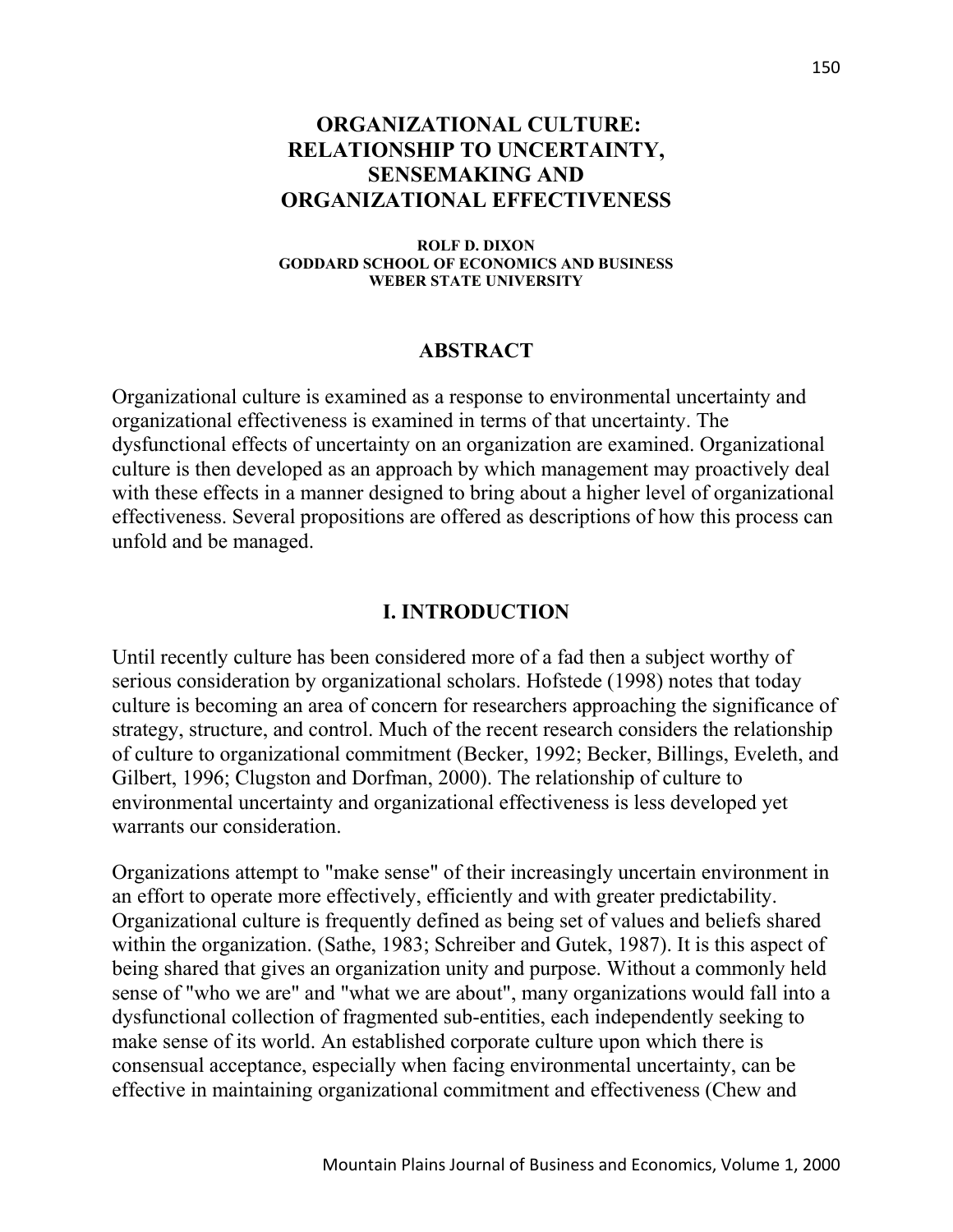Putti, 1995). Culture, once in place and accepted, can provide the ground rules, territory and expectations even to the extent that the organization's culture can become a sort of third party to which disputes can be referred (Thibault and Kelly, 1959). This can replace much of the dysfunctional political maneuvering that can result when organizations face environmental uncertainty.

This paper will look at many of the threats to organizational effectiveness resulting from environmental uncertainty. It will consider the impact of culture on individuals and organizations, and then suggest how organizational culture might be used to mitigate the threats resulting from environmental uncertainty and help an organization achieve a higher level of effectiveness.

### **II. ORGANIZATIONS, UNCERTAINTY, AND CULTURE**

The definition of environmental uncertainty has been evolving since uncertainty was first recognized as a force in organizational life. Throughout the 1950's and 1960's, uncertainty was considered to be the result of objective, external forces. It was thought that external changes and the lack of predictability in those changes emanated from a real and objective external environment. The focus was placed on how best to change the organization to provide a proper fit with the new realities. (Chandler, 1962; Cyert and March, 1963).

The next period moved from an external and objective basis for uncertainty to a mixture of internal and external conditions. In addition to the real and objective forces that an organization had to face, it now had also to face the inclusion of forces derived from within the organization. Managers were now assumed to have control over the manner with which they chose to respond to uncertainty (Child, 1972; Perrow, 1979; Thompson, 1967).

Current thinking on what constitutes uncertainty is grounded on subjective, and largely internal, processes of perception. Uncertainty is now seen as a perception based on rates of change and lack of power, rather than some objective reality to which the proper and specific response need only be formed. Researchers have noted that when there is dysfunctional stress due to uncertainty, it will result from the subjective perceptions of the situation, not from the objective conditions themselves (Lazarus, 1966; Appley and Trumbell, 1967; McGrath, 1970).

Today the manager is concerned with how best to manage these perceptions so as to reduce organizational uncertainty and how to adapt internal structures to absorb or reduce the impact of uncertainty (Christensen and Gordon, 1999).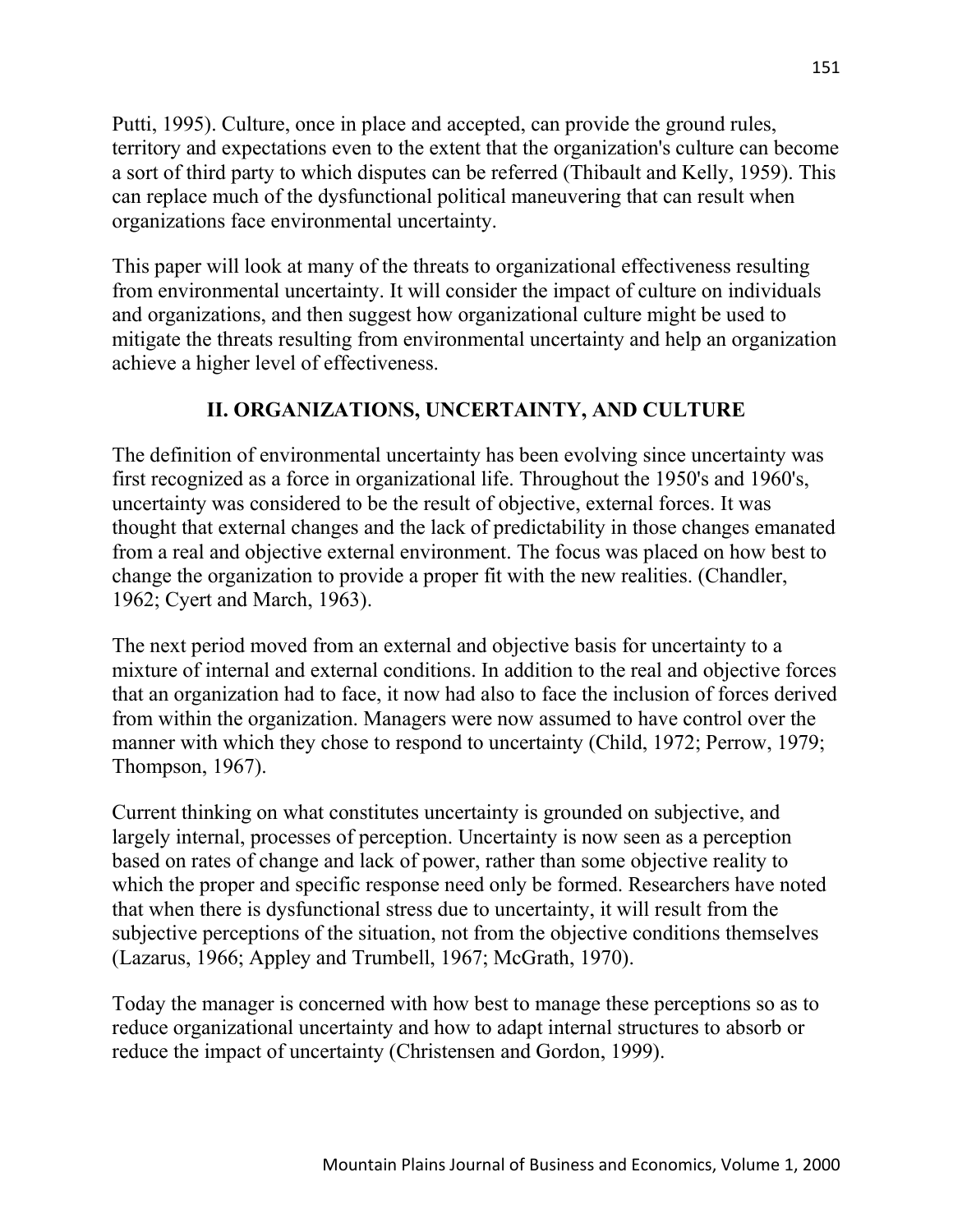Consensus as to the goals of the organization and the behaviors necessary for the organization's success are frequently found to be difficult to achieve during periods of rapid change and uncertainty (Daft, 1986). Without such consensus, it becomes difficult to get beyond a conflict stage and focus an organization on unified problem solving. The ongoing need for environmental information and management of resource dependency may get pushed aside while the organization tries to re-establish its internal sense of balance.

These problem-solving efforts can become highly political in nature when coalitions and factions appear as power bases developed to gather support and to protect the proponents of the various sides on the issues at stake. Bass (1983) noted that when face with threats and uncertainty, individuals will tend to withdraw from information gathering and analysis and instead, seek to bolster each other's rationalizations. Thompson (1967) stated that when uncertainty appears to be greater than the ability to predict, judgment will be suspended and other less desirable techniques will take its place, such as groupthink and a variety of "garbage can" decision models. Organizations that operate under conditions of high uncertainty will often be focusing much of their energy on "stamping out fires". This short-term perspective often eliminates the rational consideration of long-term opportunities and threats facing the organization (Bass, 1983; Weick, 1984). The inability to face the future can compound the problems already besetting these organizations.

As we have seen, high levels of uncertainty within an organization's environment can promote a multitude of difficulties that can greatly reduce the ability of the organization to function in an effective manner. Whether one takes the traditional point of view regarding uncertainty as being real and objective, or favors the current view of uncertainty as being a perceived condition, there is agreement that today's business environment is increasing uncertain. It is vital that organizations which face environmental uncertainty deal proactively with that issue if they are to maximize their effectiveness and performance.

An important proactive response to environmental uncertainty can be an organization's culture. Hofstede (1980) noted that societies that have powerful uncertainty avoidance needs also have deeply ingrained and formalized culture. Culture helps determine the relationships and interactions of individuals, groups, and organizations, as well as facilitating organizational sense making.

The trend noted by Cabrera and Bonache (1999), that has developed for organizations to establish an organizational culture could be a response to environmental uncertainty as perceived by each organization. This established culture could be providing a stabilizing point of reference for the organization much as was found by Hofstede in societies noted for uncertainty avoidance.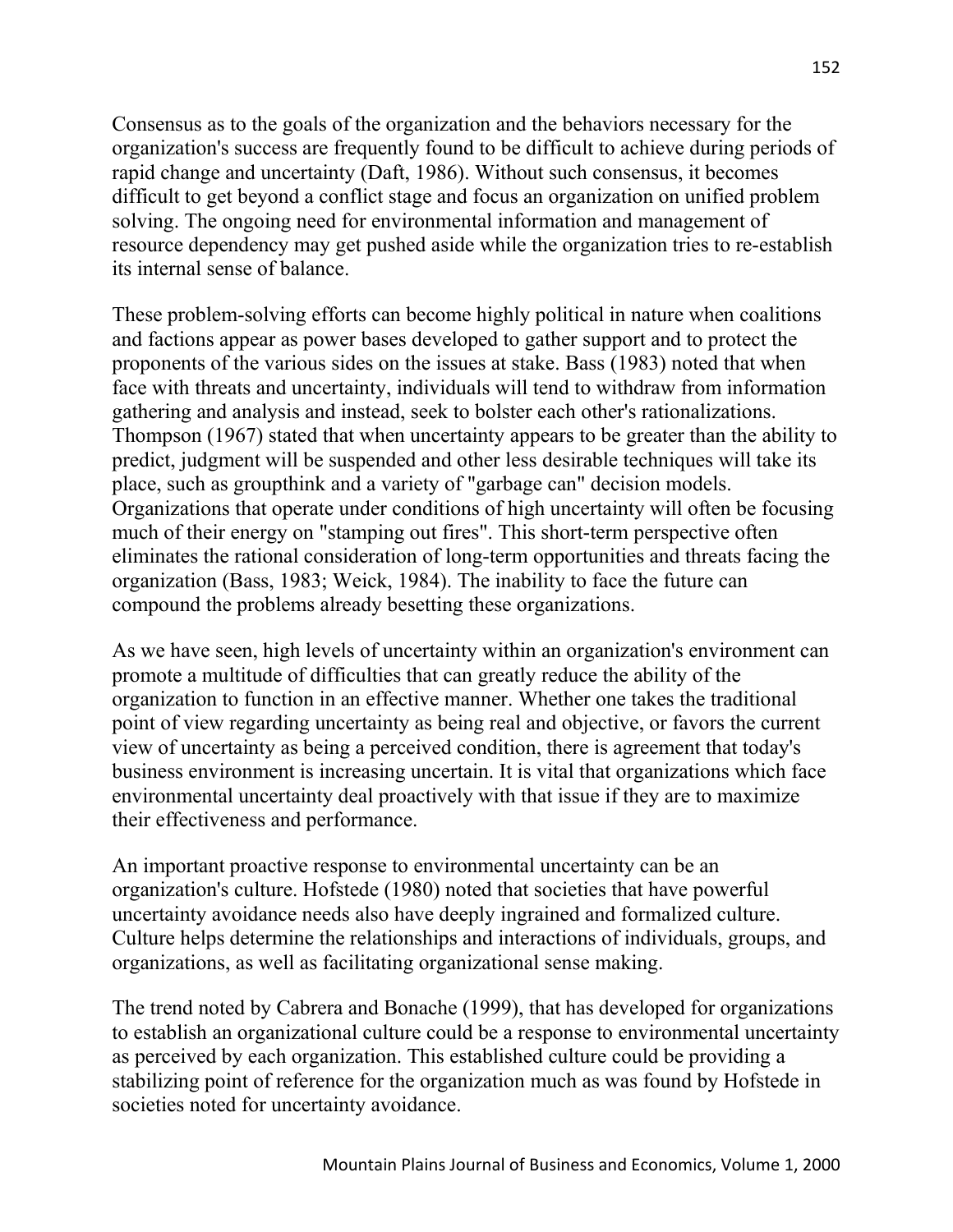#### **III. PROPOSITIONS**

Levi and Tetlock (1980) in their study of the impact of uncertainty and stress on decision making came to three conclusions: high levels of uncertainty produce high levels of stress; the higher the stress level, the simpler the cognitive maps employed to make sense of the world; and that much information could be deleted that might be vital to sound decision making as a result of the interaction of uncertainty and stress.

Established organizational cultures give the environment a greater perceived orderliness. This orderliness then reduces the felt level of uncertainty (Moore, 1963). Lowered perceived levels of uncertainty will allow more complex cognitive processes to function, rather than having a simplification of the information gathering process (Scott, 1987). Under lower levels of perceived uncertainty the organization is more likely to expand its acquisition of information as it tries to make sense of its environment. This leads us to our first proposition:

### **1. PROPOSITION 1**

Organizational culture can reduce the felt stress levels of its members by reducing perceived uncertainty. This will facilitate the development and use of more complex cognitive processes by the organization.

Where uncertainty can cause the organization and its members to lose sight of its purpose and goals, organizational culture can create a focus on the organization's reason for being (Meyer and Allen,1991). Myths, stories, ceremonies, and rituals can all be used to clarify and establish the organizational culture as well as an organization's goals. Once established, this culture provides the values, principles and standards which then can guide the organization's strategic plans, human resource functions and structure (Cabrera and Bonache, 1999). Order can be brought to chaos. A strong sense of organizational self will help provide direction and commitment to the members of that organization (Clugston and Dorfman, 2000). This foundation then provides a platform for which to interpret and interact with the environment.

Albert and Silverman (1984) suggest that a strong organizational culture will result in the following five benefits: (1) a greater level of commitment, (2) lower turnover, (3) faster implementation of plans and strategies, (4) more effective problem solving at all levels throughout the organization, and (5) a focus on meaningful objectives, rather than a focus on fighting fires, plugging holes, and establishing anew how things are to be done. All the above are benefits that well serve the organization facing rapid environmental uncertainty. This leads us to our second proposition:

#### **2. PROPOSITION 2**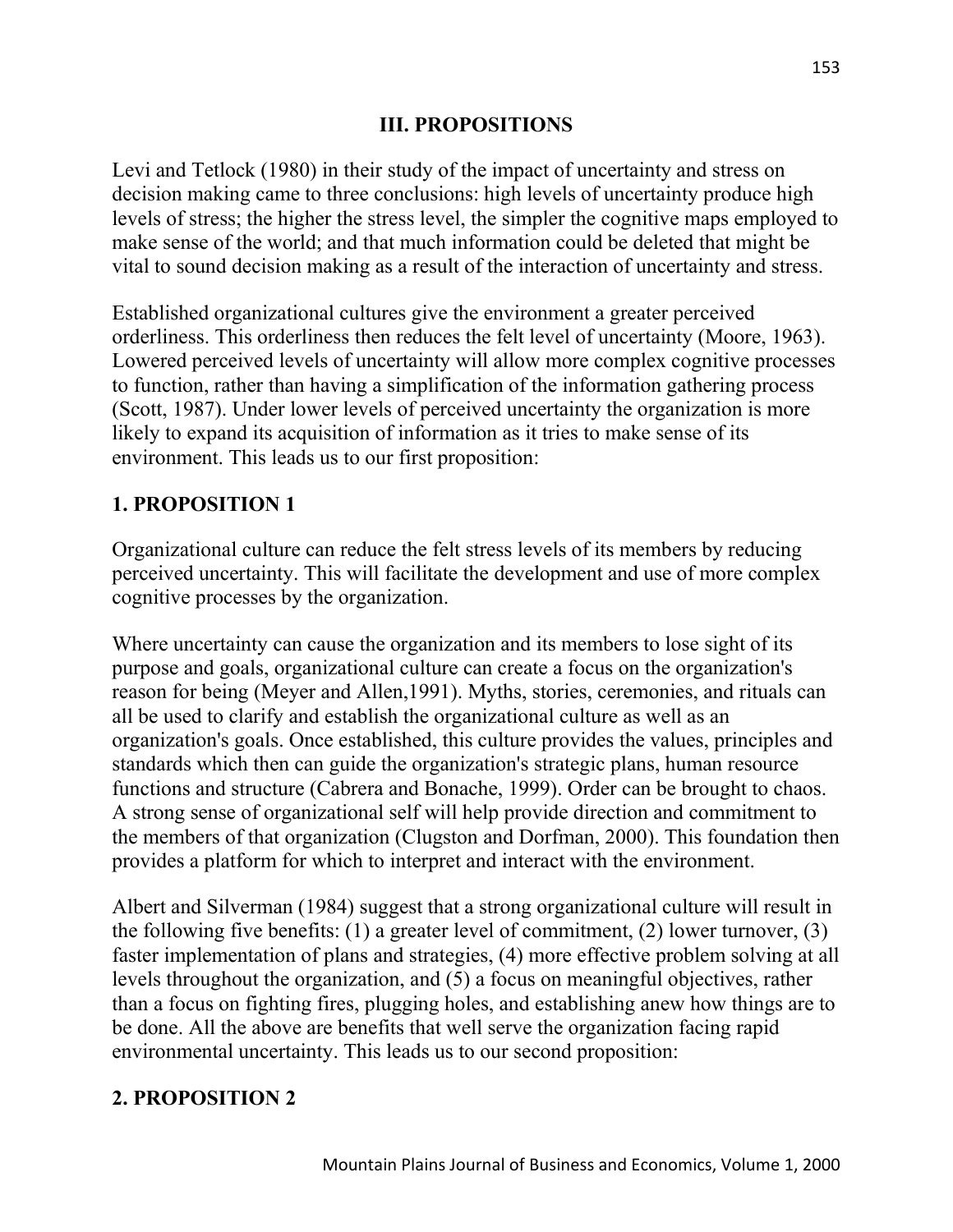Organizational culture can help create a united focus on organizational goals and objectives.

The role of culture as an individual and organizational sense-maker closely parallels the functioning of scripts in the cognitive processes literature. People to facilitate dealing with a multitude of incoming information develop scripts that provide meaning to the data and even appropriate responses to it. Information that does not greatly deviate from the script gets absorbed by the script. This economic processing of information allows individuals to primarily focus on that part of the incoming data which significantly deviates from the existing scripts. This correlates to Albert and Silverman's (1984) idea of culture which, "puts out the fires" with a programmed response, and promotes the focusing on important problem solving. All incoming information varies to some extent from all other information; something about it is unique, even if only marginally so. If the individual or organization were to establish a new "sense" regarding each new piece of information, cognitive overload would soon crush the system. A system overloaded and crushed would certainly enhance an organization's sense of uncertainty and greatly reduce the effective functioning of that organization. To efficiently deal with the filtering and making sense of new information is vital. To be able to place purposefully into being a culture that supports organizational sense making may well be a vital task of management when facing growing environmental uncertainty. This leads us to our third proposition:

### **3. PROPOSITION 3**

Organizational culture can aid the "sense-making" efforts of the organization and its members.

Karl Weick (1984) discusses the nature of loosely coupled organizations. Organizations that lack heavy regulations and a unifying culture may be chaotic, unpredictable, and confused. However, with a strong culture in place these loosely coupled organizations can be highly creative and adaptable to a rapidly changing environment. Again the ability to focus on what is relevant is apparent in this perspective.

Organizations with open and creative cultural systems appear to be more capable of adapting existing paradigms to changing circumstances. They operate in a more dynamic present with numerous avenues of information, contacts, and transactions. These organizations thrive on the ability to quickly shift to meet new unfolding circumstances and challenges (Gutknecht 1985). Contrast this to organizations that resist change. This leads us to our forth proposition:

### **4. PROPOSITION 4**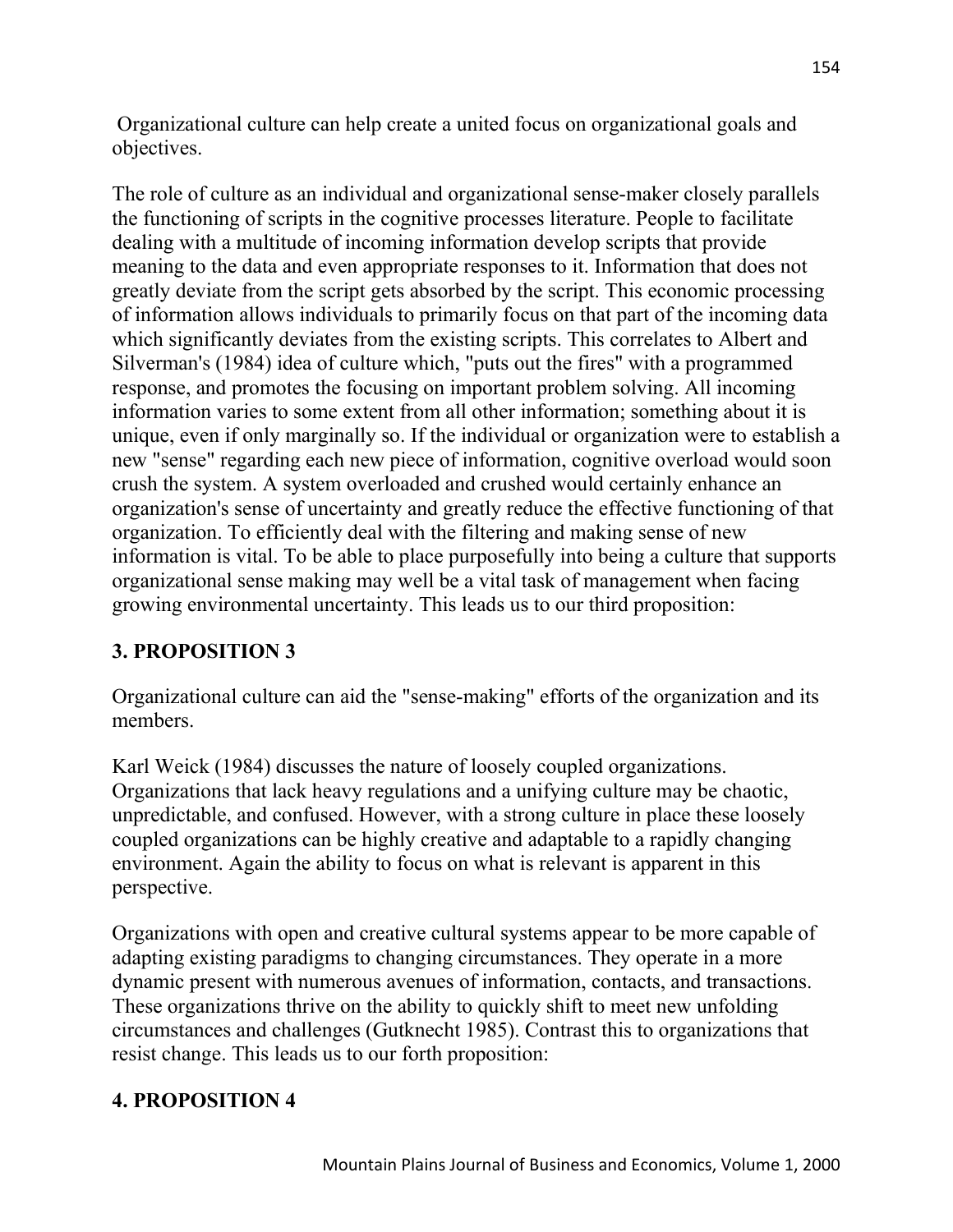Organizational culture can enhance organizational creativity and adaptability by aiding the organization's ability to perceive, analyze, and respond to change in the environment.

Perrow (1970) listed three types of controls in an organization: (1) "first order controls," which are the direct actions of management used to control the behavior of subordinates; (2) "second order controls," which are the controls inherent in a shared set of values, norms, and beliefs. Scripts contained within the culture of the organization provide bounds and directives to the individual members, the violation of which is not easy if they are firmly established; and (3) "third order controls," which are the individual interpretations of each member based upon their social constructions.

First order controls may at times result in conflict between management and subordinates. An adversarial relationship is often the result when these types of controls are abused and misused. Third order controls are subtle to the point that little purposeful use may be readily made of them. Second order controls, or culture, however, may be used with purpose for the benefit of the organization and individual.

Tetlock (1985) indicated that people are seekers of approval and status. This seeking is, in fact, one of the most motivating of social behaviors. People who become members of an organization with strong cultures will seek their approval and status from within the context of that culture (Cabrera and Bonache, 1999). This leads us to our fifth proposition:

## **5. PROPOSITION 5**

Organizational culture can be used as an effective method of influencing the perceptions and behaviors of the organization's members.

It has been stated that organizations with strong cultures are more likely to be effective, and that these cultures can be purposefully maintained and directed by management (Deal and Kennedy, 1982; Ouchi, 1981; Christensen and Gordon, 1999). This connection between effectiveness and culture was made by Schein (1985) as relating to issues of external and internal survival and the positive relationship of organizational cultural and these issues. For organizations to effectively survive relative to their external environment Schein suggested that they must have five elements within them: (1) purpose; (2) goals and objectives; (3) a developed organizational structure and decision making processes; (4) means of monitoring its progress; and, (5) means of repairing breakdowns in these processes.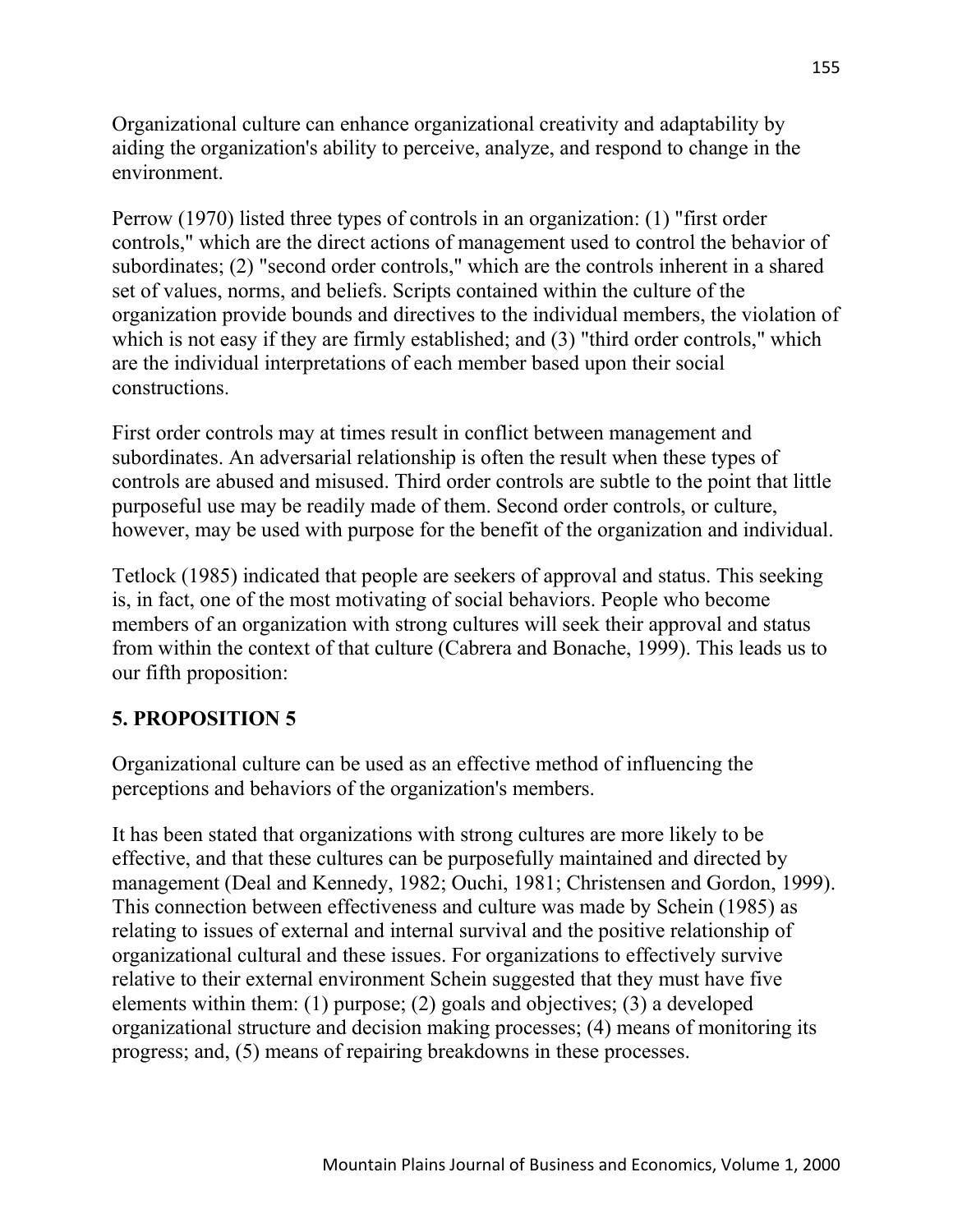To survive their internal environment, Schein has suggested the need for organizations to have six key elements: (1) a common organizational language; (2) defined processes for establishing internal boundaries and methods for selecting organizational members; (3) systematic ways for allocating power, authority, and status to its members; (4) ways to establish norms that direct the handling of interpersonal relationships; (5) a reward and punishment dispensing system; and, (6) a way to cope with unpredictable and stressful events. That culture can encapsulate all or most of these issues has been noted by researchers (Becker & Geer, 1970; Martin & Siehl, 1983). While it would be an overstatement to say that culture is the answer to all organizational problems; it would not be an overstatement to say that an organization's culture can significantly contribute to its effectiveness by reducing many sources of felt dysfunctional uncertainty. This takes us to proposition six:

### **6. PROPOSITION 6**

Organizational culture can enhance both the internal and external survival mechanisms of an organization.

A primary responsibility of management of is to provide strategic direction for the organization and to establish and maintain the set of values and beliefs the provide the foundation of the organization's culture.. Culture values within an organization may be strengthened by an interaction with anxiety and pain reduction, or by an interaction with reward and positive reinforcement (Schein, 1985). Culture, as it provides meaning and purpose, both reduces anxiety and provides positive reinforcement.

In place organizational culture requiring adaptation to new circumstances may also be modified under managerial influence in several ways: First, outside experts may be brought in to aid the process of cognitive redefinition (Schein, 1969). This can include such mechanisms as stories, symbols, and mythification (Louis, 1983; Smircich, 1983). Second, new management may be brought in to provide drastic shifts in the organization, resulting in significant cultural re-direction (Dyer, 1984). Third, culture may be changed through the incremental actions of its management (Quinn, 1978). This is achieved when all the decisions of management are consistently biased towards a new set of goals, objectives, and values (Schein, 1985). Rather than try massive changes, incremental changes over time provide the cultural re-direction within the organization. Finally, culture may be changed by coercive persuasion (Schein, 1985).

For instance, if an organization wide acceptance of a crisis can be established, organizational members responding to the crisis will usually be more willing to accept painful, major, readjustments in the underlying culture. These processes lead us to our final proposition: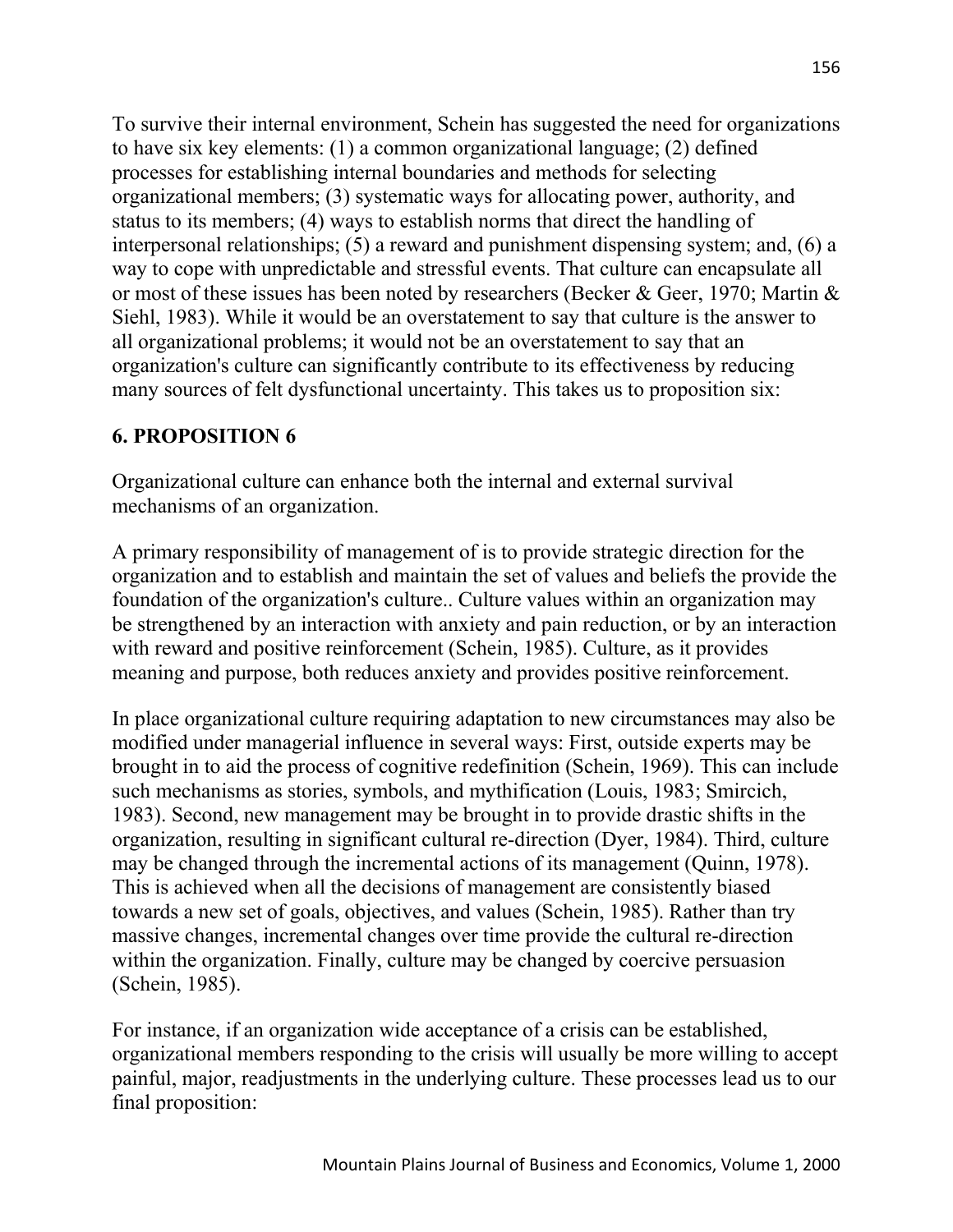#### **7. PROPOSITION 7**

Organizational culture can come under the purposeful influence and direction of management.

#### **IV. SUMMARY**

It is within recent years that organizational culture has regained its current ascendant position. This period of time has been marked by increasing levels of perceived uncertainty and turbulence in the business environment. In an effort to help make sense of a world so rapidly changing, many firms may be turning to the development and maintenance of an organizational culture. As stress and perceived levels of uncertainty are reduced by the direction and steadying foundation that can be had from a strong culture, organizations and their members will be better able to bring to bear more systematic, concentrated, and analytical focus on the organizational processes necessary to enhance effectiveness. In conclusion, while there appears to be theoretical support for culture as a significant force in organizational sense making, uncertainty response, and the accomplishment of goals and objectives, more empirical study of these propositions is warranted.

#### **REFERENCES**

Albert, M. and Silverman, M. (1984) "Making Management Philosophy a Cultural Reality, Part 1: Get Started." Personnel Jan-Feb, 12-21.

Appley, M. H. and Trumbull, R. (1967) Psychological Stress New York: Appleton-Century-Crofts.

Bass, Benard M. (1983) Organizational Decision Making Homewood: Richard Irwin, Inc.

Becker, H. S. and Geer, B. (1970) Quantative Methodology Chicago: Rand McNally.

Becker, T. (1992) "Foci and Bases of Commitment: Are They Distinctions Worth Making?"

Academy of Management Journal, 35 (1), 232-244.

Becker, T. ; Billings, R.; Eveleth, D.; and Gilbert, N. (1996) "Foci and Bases of Employee Commitment: Implications for Job Performance." Academy of Management Journal, 39 (2) 464-482.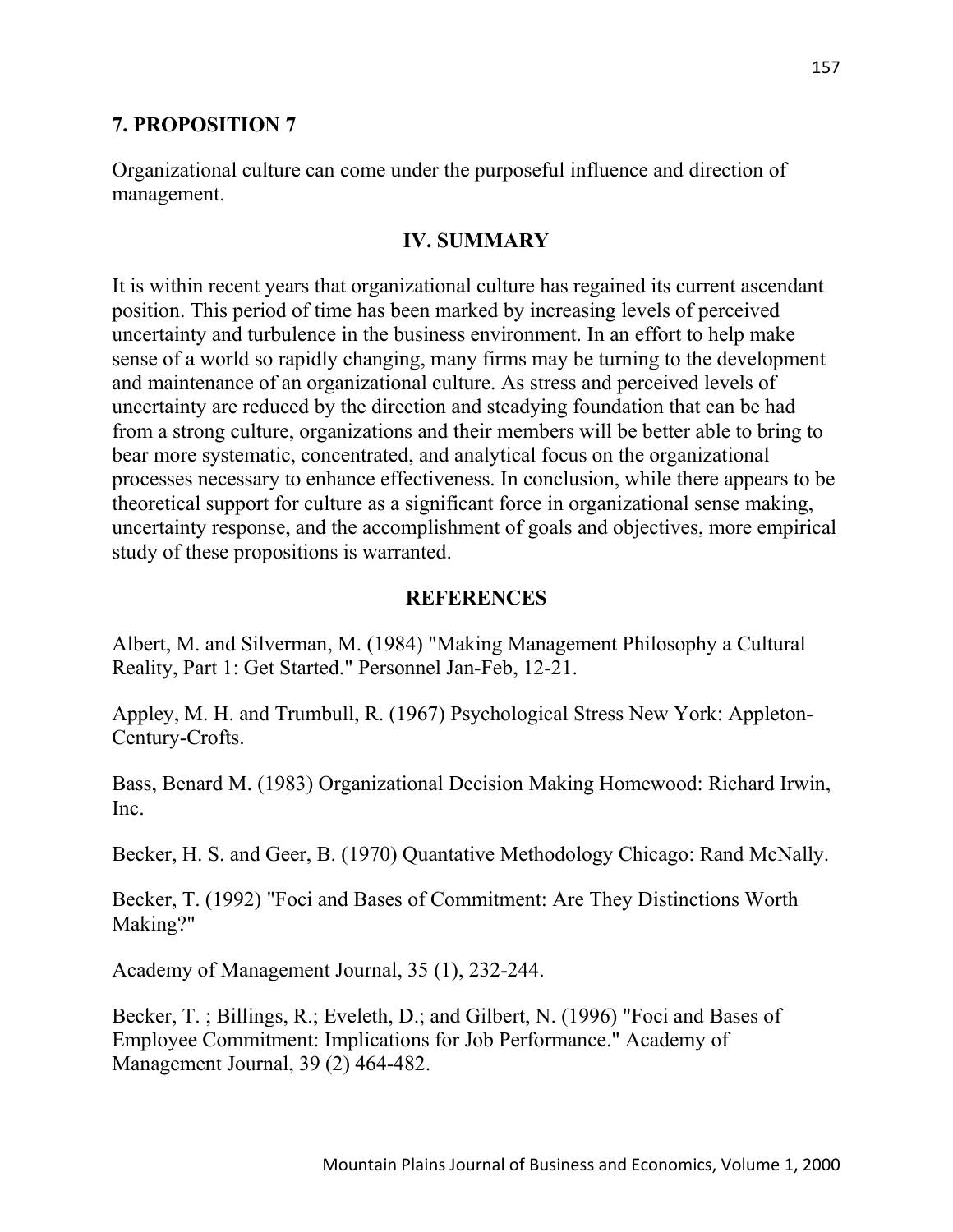Cabrera, E. and Bonache, J. (1999) "An Expert HR System for Aligning Organizational Culture and Strategy." Human Resource Planning, 22 (1), 51-60.

Chandler, A. (1962) Strategy and Structure Cambridge, MA: MIT Press.

Chew, I.; and Putti, J. (1995) "Relationship on Work Related Values of Singaporean and

Japanese Managers in Singapore." Human Relations, 48 (10), 1149-1170.

Child, J. (1972) "Organizational Structure, Environment, and Performance: The Role of Strategic Choice." Sociology 6, 1-22.

Christensen, E. and Gordon, G. (1999) "An Exploration of Industry, Culture, and Revenue

Growth." Organization Studies,20 (3), 397-422.

Clugston, M.; Howell, J.; and Dorfman, P. (2000) "Does Cultural Socialization Predict Multiple

Bases and Foci of Commitment?" Journal of Management, 26 (1), 5-20.

Cyert, R. M. and March, J. G. (1963) A Behavioral Theory of the Firm Englewood Cliffs, NJ: Prentice Hall.

Daft, Richard L. (1986) Organization Theory and Design New York: West Publishing Co.

Deal, R. E. and Kennedy, A. A. (1982) Corporate Cultures: The Rites and Rituals of Corporate Life. Reading, Mass: Addison-Wesley.

Dyer, W. G. (1984) "The Cycle of Cultural Evolution in Organizations." Unpublished Paper, Sloan School of Management. MIT.

Hofstede, G. (1980) Cultures Consequences: International Differences in Workrelated Attitudes Beverly Hills, CA: Sage.

Hofstede, G. (1998) "Identifying Organizational Subcultures: An Empirical Approach."

Journal of Management Studies. 35 (1) 1-12.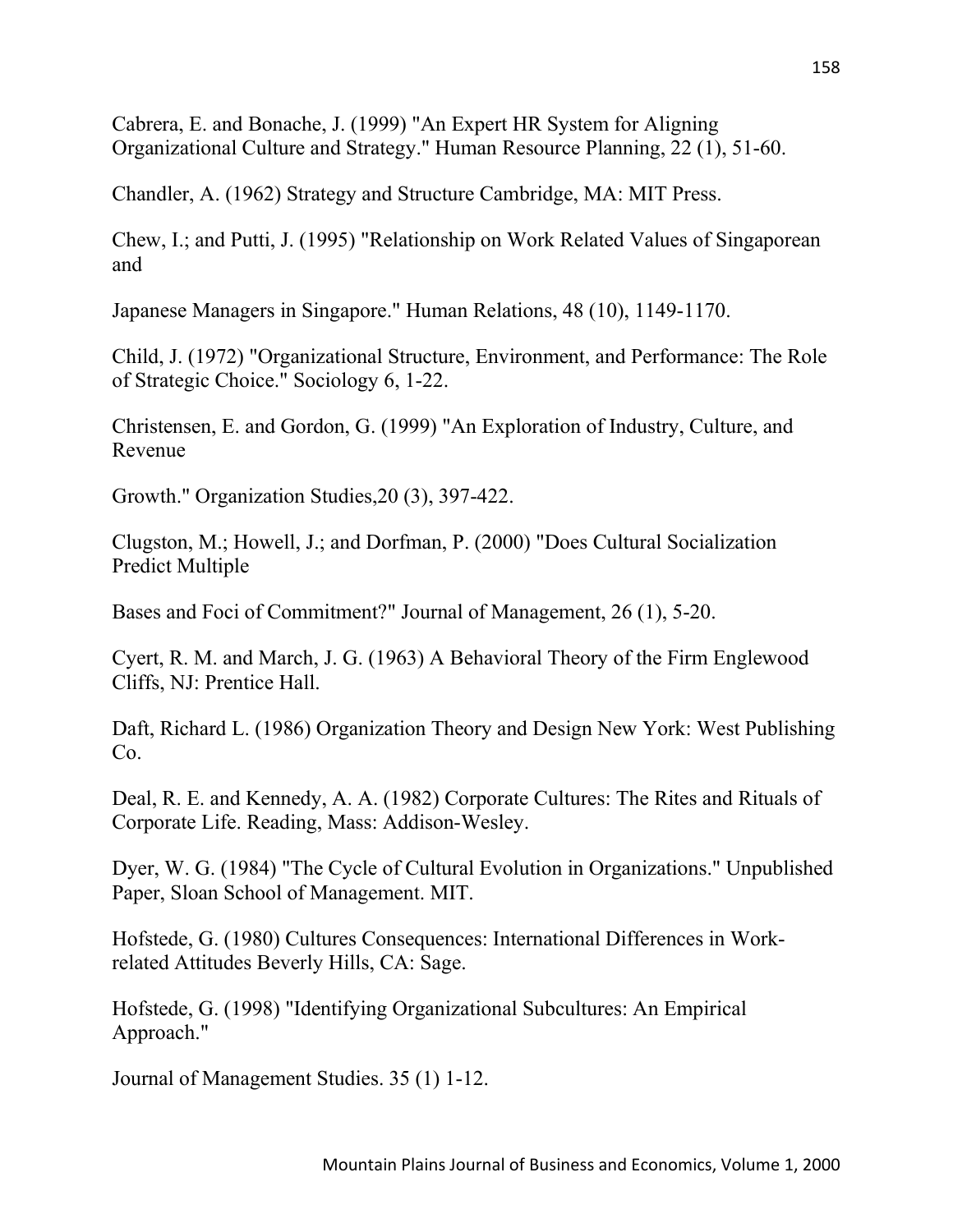Lazarus, R. (1966) Psychological Stress and the Coping Process New York: Mc Graw-Hill.

Levi, A. and Tetlock, P.C. (1980) "A Cognitive Analysis of Japan's 1941 Decision for War" Journal of Conflict Resolution 24, 195-211.

Louis, M. R. (1983) "Organizations as Culture-Bearing Mileux" In L. R. Pondy, P. J. Frost, G. Morgan, and T. C. Dandridge (eds.), Organizational Symbolism. Greenwich, Conn: JAI Press.

Martin, J. and Siehl, C. (1983) "Organizational Culture and Counterculture: An Uneasy Symbiosis" Organizational Dynamics 12, Autumn 52-64.

McGrath, J. E. (1970) Social and Psychological Factors in Stress New York: Holt, Rinehart, & Winston.

Meyer, J. and Allen, N. (1991) "A Three-Component Conceptualization of Organizational Commitment." Human Resource Management, 1, 61-89.

Moore, W. (1963) Man, Time, and Society New York: John Wiley & Sons.

Ouchi, W. G. Theory Z Reading, Mass.: Addison-Wesley.

Perrow, C. (1979) Complex Organizations: A Critical Essay. Glenview, Ill: Scott, Foresman.

Quinn, J. B. (1978) Strategic Changes: Logical Incrementalism Sloan Management Review, 20, 7-21.

Sathe, V. (1983) "Implications of Corporate Culture: A Manager's Guide to Action" Organizational Dynamics Autumn.

Schein, E. H. (1969) Process Consultation Reading, Mass: Addison-Wesley.

Schein, E. H. (1985) Organizational Culture and Leadership: A Dynamic View San Francisco: Jossey-Boss.

Schreiber, J. B. & Gutek B. A. (1987) Some Time Dimensions of Work: "The Management of an Underlying Aspect of Organizational Culture." Journal of Applied Psychology 72, 642-650.

Scot, W. R. (1987) Organizations: Rational, Natural, and Open systems. Prentice Hall.